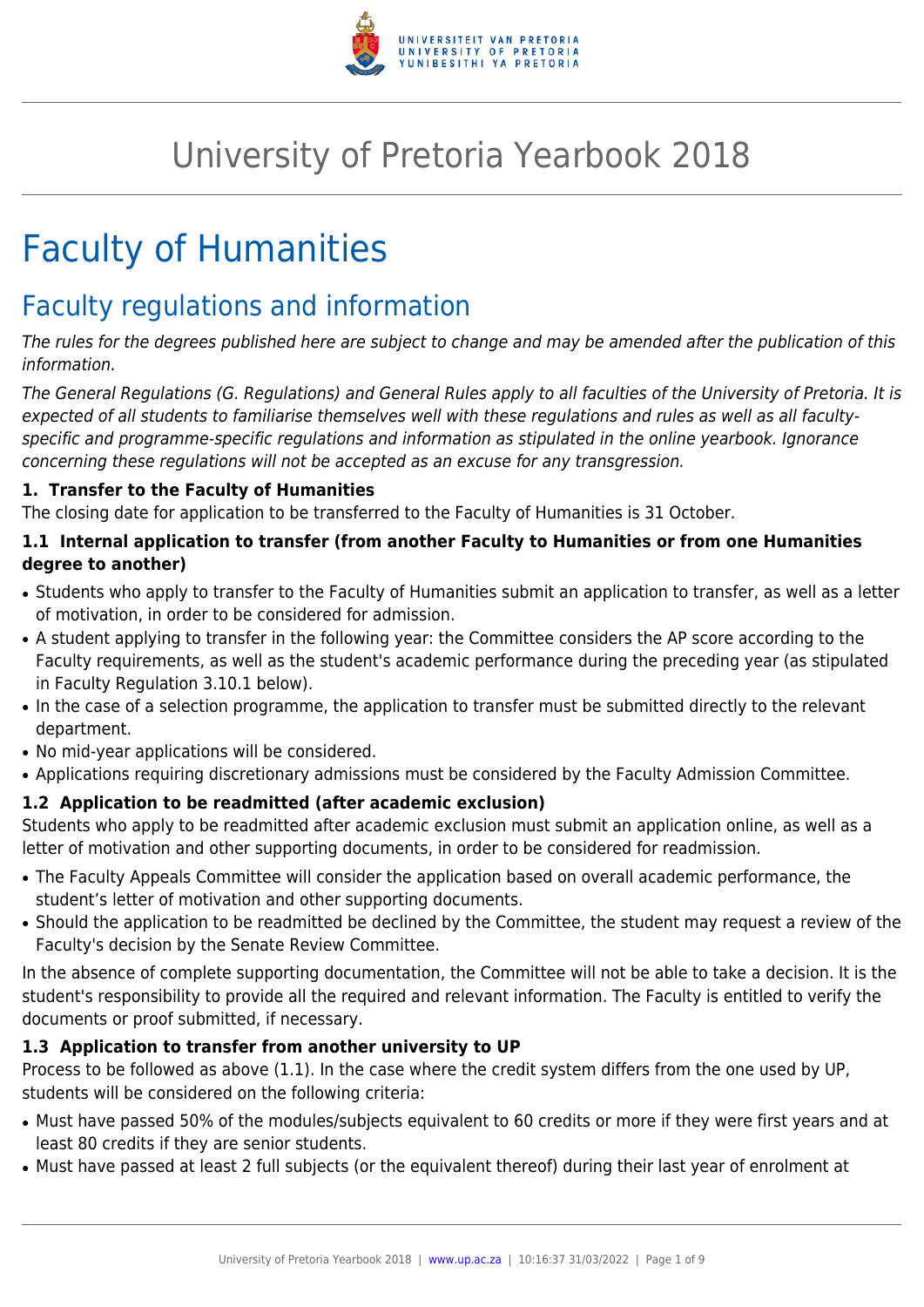

another university (2 year modules/4 semester modules/8 quarter modules).

• General Regulation G.3(4): Regulation G.3.2 applies with the necessary changes, to students from other tertiary institutions who register at the University.

#### **2. Cancellation of modules**

Dates for cancellations and/or changing of modules are published annually. The dates published by the Faculty of Humanities, will be strictly adhered to.

#### **3. Community engagement**

The Faculty of Humanities creates opportunities for community engagement in which students may actively participate in order to promote social responsibility.

#### **Specific requirements for undergraduate programmes**

Prospective students must check which requirements apply to particular programmes and modules offered in the Humanities and other faculties. The details of the particular requirements for programmes are set out in the section on curricula.

Should a student wish to take a module offered by another faculty, he or she must determine the admission requirements for that module, as well as the subminimum required for examination papers, supplementary examinations, amount of credits etc. in the faculty concerned.

A student accepted for a bachelor's programme in the Faculty of Humanities and who does not make good progress in the first semester (at least pass the following modules: AIM 101 (6) plus 2 semester modules (24), a total of at least 30 credits), will have to complete UPO101 in the first year of study. This module must be completed before further admission will be considered. A student may be limited in the number of credits he/she is allowed to register for in the second semester.

Furthermore, at the end of a semester or a year of study, a student may be limited in the number of credits he/she is allowed to register for in the subsequent semester/year(s) of study, or the student may be transferred to the BA – Extended programme, pending the student's previous academic achievements. Please refer to Regulation 4 below.

#### **1. Class attendance**

The study programmes of the Faculty of Humanities have been approved by the Department of Higher Education and Training and accredited by the Council on Higher Education. Programme managers and coordinators are thus compelled to comply with the minimum requirements set by the Department.

Since the Faculty places a high premium on the development of thinking skills and specific academic competencies, class attendance in all modules and for the full duration of a programme is compulsory for all students enrolled in degree programmes of the Faculty of Humanities.

Where the electronic media (such as clickUP) predominate in a module, it may be that class attendance is not a requirement. In these modules students are obliged to comply with all requirements as prescribed for the specific module.

Students may be refused admission to the examination in a particular module if they have failed to fulfil the published attendance requirements in that module.

At the beginning of a module, the study guide for that module will inform students about the requirements and monitoring of class attendance in that particular module.

#### **2. Recognition of modules passed**

The maximum duration for the retention of credits after an interruption in studies is five (5) years. If a student wishes to continue with a specific module at a higher (second, third or fourth) year level after an interruption, he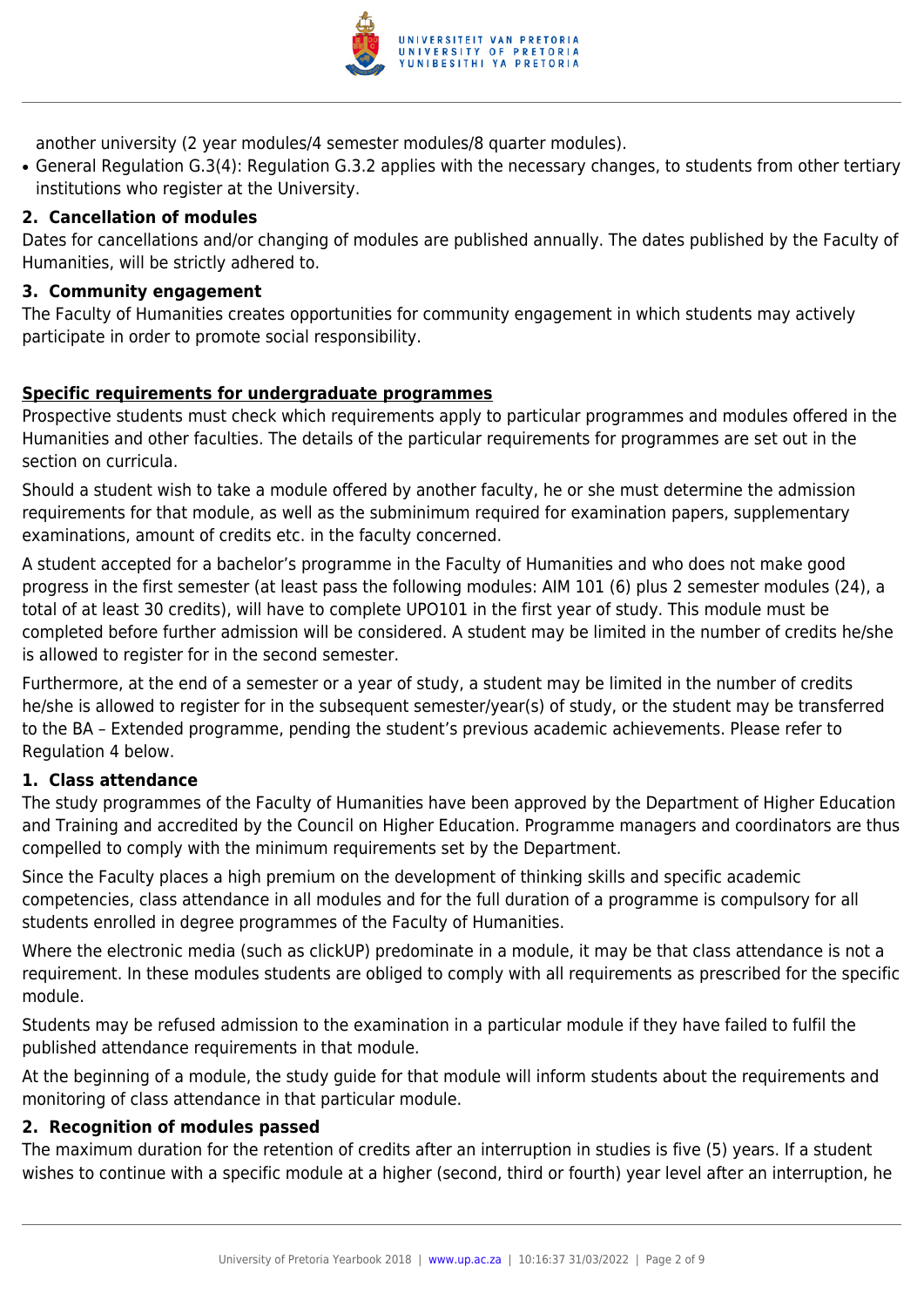

or she will have to repeat all previous modules within that discipline passed more than five years prior to the year in which they plan to re-register.

#### **3. Assessment**

The regulations given below apply to the assessment of modules in the Faculty of Humanities, but departments may, in exceptional cases and in consultation with the Dean, make alternative arrangements for specific modules.

At the beginning of a module, the study guide for that module will inform students about all arrangements regarding assessment in that particular module.

#### **3.1 Examinations**

- i. A minimum year/semester mark of at least 40% in a module is required for admission to the examination for that module.
- ii. In the calculation of the final mark for a module in which an examination is written, the year/semester mark will carry a weight of 50% and the examination mark a weight of 50%. The year/semester mark is calculated on the basis of at least two assessments in quarter modules, three assessments in semester modules and four assessments in year modules.
- iii. In order to pass a module, a final mark of at least 50% as well as a minimum examination mark of 40% must be obtained, except when a module is completed without a scheduled examination. Students will pass a module with distinction if a final mark of at least 75% is achieved.
- iv. A module may be completed without a scheduled examination\* provided that
- a. the final mark is based on a student's performance in at least three assessments in quarter modules, four assessments in semester modules and five assessments in year modules;
- b. a final mark of at least 50% is obtained; and
- c. students are not provided with an additional opportunity for assessment.

**\*NB** In such cases the Dean's permission must be obtained beforehand.

v. The final results for all modules will only be published after approval thereof by the external examiner/ examiners/examination commission.

# **3.2 Supplementary examinations, extraordinary examinations and aegrotats**

- i. Both supplementary examinations and extraordinary examinations (including aegrotats) are written in the supplementary examination period. Extraordinary examinations (or aegrotats) have the same duration and format as the main examination for the module. The supplementary examination may differ in duration and format from the main examination.
- ii. Students who have been admitted to an extraordinary examination (or an aegrotat) will not be given the opportunity to write a supplementary examination in the module.
- iii. Students may be admitted to a supplementary examination in a module in the following cases:
- a. if a final mark of between 40% and 49% was obtained; or
- b. if a final mark of 50% or more was obtained, but not the required examination subminimum of 40%.
- iv. If the module, in which a final mark of between 40% and 49% has been obtained, is a first-semester module at first-year level, a supplementary examination must be granted.
- v. In the calculation of the final mark for the supplementary examination, the year/semester mark carries a weight of 50% and the supplementary examination mark a weight of 50% (ie the same as for the main examination in the module). The highest final mark that may be awarded following the supplementary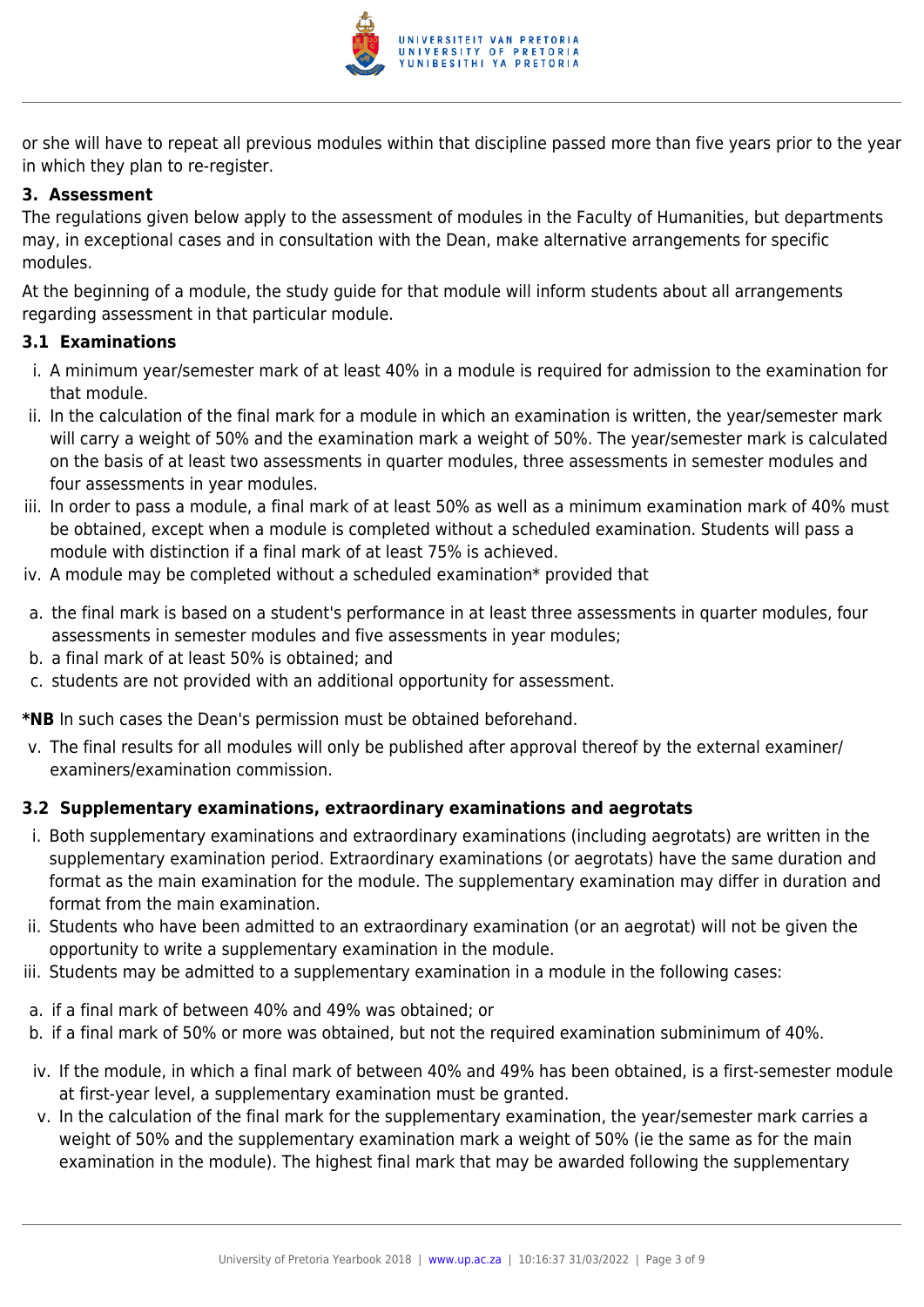

examination is 50%. Students must obtain a subminimum of at least 40% in the supplementary examination to pass the module.

- vi. In the calculation of the final mark for an extraordinary examination (or an aegrotat), the same principle applies as for the main examination in the module (ie the year/semester mark carries a weight of 50% and the examination mark a weight of 50%).
- vii. No ancillary examinations are granted in the Faculty of Humanities.
- viii. No special supplementary examination will be granted to students who could not write the scheduled supplementary examination.

Students who did not write the main examination on the scheduled day may apply for an extraordinary examination (or an aegrotat) at the Student Administration office. Lecturers are not allowed to grant students access to such examinations. Applications for these must be handed in together with a valid medical certificate and/or supporting documentation/affidavits not later than three working days after writing the main examination.

A medical certificate will not be accepted where it states that students appeared ill or declared themselves unfit to write the examination. The medical practitioner must be consulted on or before the date on which the examination was scheduled.

A medical certificate will not be accepted if it does not contain the physical address and telephone number of the doctor/medical practice as well as the practice number. In cases where a reason other than sickness is given, students must submit an affidavit that reflects the reason for their absence from the examination. It is the responsibility of students to ascertain whether their requests have been successful or not.

Students who have been granted permission to write an extraordinary examination or an aegrotat and who then fail to write the examination will not qualify for any further extraordinary or aegrotat examinations.

# **3.3 Special examinations in the Faculty of Humanities**

Students who complied with all the requirements of a degree with the exception of at most a year module, or the equivalent thereof, in which they obtained a final mark of at least 40%, may with the approval of the Dean, on recommendation of the head(s) of department, be admitted to a special examination at the beginning of January. Students who obtained a final mark of less than 40% in any of the mentioned modules will not be considered. The maximum final mark that may be awarded is 50%. Students only qualify for a special examination if they have completed the prescribed examination in their final year of study.

#### **3.4 Exemption from an examination (promotion)**

No promotions are allowed in any modules in the Faculty of Humanities.

#### **3.5 Requirements to pass**

Unless otherwise indicated, General Regulation G.12.2 applies.

#### **3.6 Perusal of examination answer scripts**

After the main examination, departments will give students the opportunity to peruse their examination answer scripts and give feedback about the criteria used by examiners. The date/time of the perusal and the manner in which feedback is given shall be determined by the department concerned and notices will be posted in departments about when perusal will take place. Students who are unable to attend the official perusal session may apply to the department for an opportunity to see the examination answer script. No lecturer is under any obligation to grant any student such a perusal opportunity more than two weeks after the commencement of the following semester.

#### **3.7 Re-marking of examination answer scripts**

Students may apply for re-marking of an examination answer script after perusal of such a script, but within 14 calendar days after commencement of lectures in the next semester. Students who wish to have their scripts re-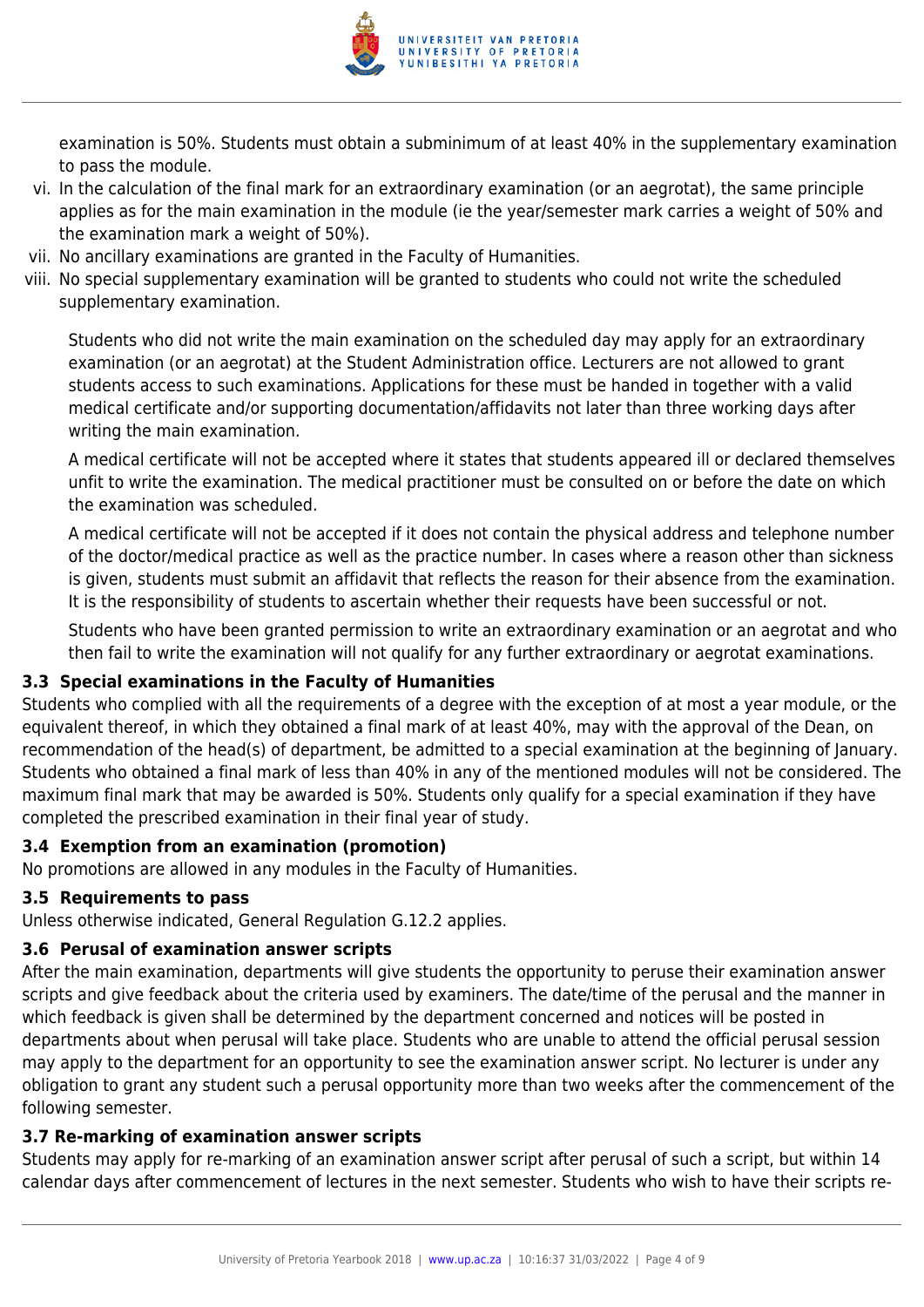

marked must pay the prescribed fee and submit their request to the Dean of Humanities (Student Administration office), who will inform the department concerned if a re-mark is granted. The answer script will then be remarked by an examiner appointed by the head of the department concerned. Marks will be adjusted according to the re-marking, but no supplementary examination will be granted.

#### **3.8 Release of examination marks**

Final marks will be released by the Student Administration office.

Lecturers may destroy examination answer scripts once a period of one year has passed from the date on which the examination was written.

#### **3.9 Departmental test policy**

Departmental test policy will be communicated to students by means of study guides and/or departmental guidelines.

Students who do not comply with the undermentioned requirements, may be excluded from the Faculty.

# **3.10 Promotion requirements**

In the case of full-time students, a three-year degree must be completed in a maximum of five years, and a fouryear degree must be completed in a maximum of six years. In the case of students who follow an approved extended study programme, a three-year degree must be completed in a maximum of six years. Unless the Faculty Board has approved other regulations for a programme:

- i. **full-time students who are registered for a three-year degree** must obtain at least 60 credits during their first year of registration and at least 80 credits during each subsequent year;
- ii. **full-time students who are registered for a four-year degree** must obtain at least 80 credits during their first year of registration and at least 85 credits during each subsequent year; and
- iii. **in the case of a three-year degree, students who follow an approved extended study programme** must obtain at least 50 credits during their first year of registration and at least 80 credits during each subsequent year.

# **3.11 Exclusion**

- i. Exclusion after the first-semester examination:
- a. first-year students will be dismissed from the Faculty if they fail all modules in the first semester;
- b. senior students will be dismissed from the Faculty if they were registered at the beginning of the academic year under specific conditions after being excluded at the end of the previous year (ie registered only for the first semester, with the condition of passing all registered modules), and not fulfilling the set conditions.
- c. In the case of (a) students may appeal the decision with the Faculty Appeals Committee should the appeal be denied, the student may request a review of the Faculty's decision by the Senate Review Committee.
- ii. Exclusion after the second-semester examination: Refer to Regulation 3.10.

# **3.12 Termination of registration**

The Dean may, on the recommendation of an appropriate faculty committee, cancel the registration of a student or the registration for a module during an academic year if the student fails to comply with the minimum requirements determined by the Faculty Board with regard to tests, examinations or any other work, with the proviso that a student may request that the Dean reconsider the decision in terms of the set procedures.

#### **3.13 Humanities Special**

This programme is designed for students who have completed their first degree wanting to register for nondegree purpose.

#### **4. Maximum number of credits**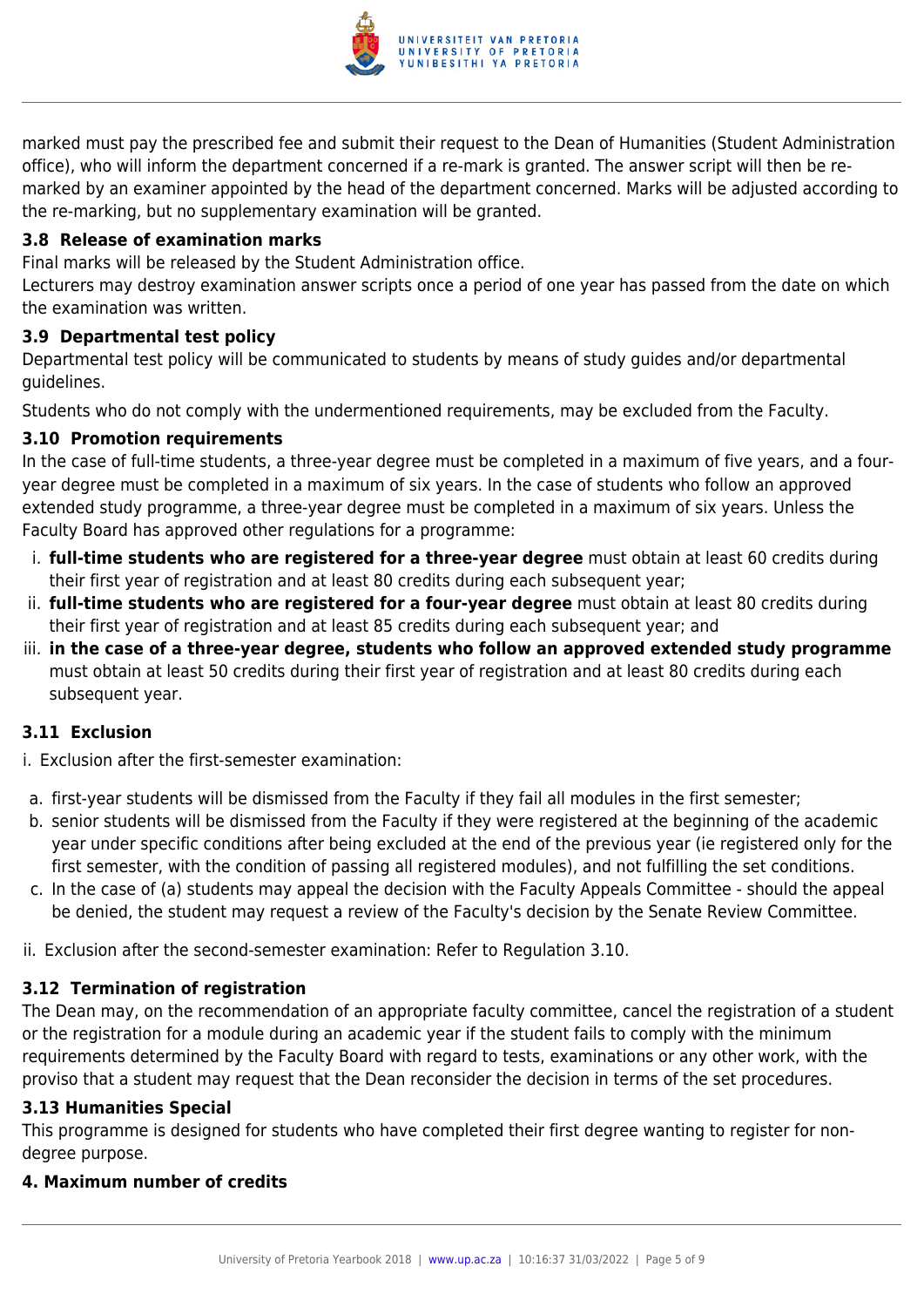

Any student who wishes to undertake additional credits above the 120 credits specified for the degree must seek the advice of programme coordinators and obtain their permission before being allowed to register.

If permission is granted:

- Students at first year level may take no more than 12 credits (ONE first year module) per semester (48 hours per week).
- Students at second year level may take no more than 20 credits (ONE additional 20 credit module or ONE additional 12 credit module) per semester (max. 53.3 hours per week).
- Students at third year level may take no more than 30 credits (ONE third year module or ONE second year module) per semester (max 60 hours per week).

Students who are granted permission to take additional credits must pass all courses in a semester before being given permission to take additional credits in the subsequent semester.

# **Specific regulations applicable to postgraduate qualifications**

#### **1. Academic literacy**

It could be required from new postgraduate students to provide proof of their academic literacy.

#### **2. Credit for modules**

No credit will be given for modules which form part of another degree programme where the student has already complied with the requirements of such a degree. The rule is also applicable in instances where the student is currently registered for more than one degree programme.

#### **3. Recognition of modules passed**

The maximum duration for the retention of credits after an interruption in studies isthree (3) years. If a student wishes to continue his or her postgraduate studies after an interruption, he or she will have to repeat all modules passed more than three years previously.

# **4. Renewal of registration**

# **4.1 Honours degree**

Subject to exceptions approved by the Dean, on the recommendation of the head of the department, a student may not sit for an examination for the honours degree more than twice in the same module.

A student who is registered for an honours degree must complete his or her study, in the case of full-time students, within one year of registering for the degree and, in the case of part-time students, within two years of first registering for the degree. Under special circumstances, the Dean, on the recommendation of the head of the department, may give approval for a limited extension of this period.

# **4.2 Master's degree**

- i. Students at the University are registered for one year of study. After a year has expired, students wishing to continue their studies at the University must renew their registration and pay such fees for renewal of registration as are prescribed by Council from time to time.
- ii. Subject to exceptions approved by the dean, on the recommendation of the head of the department, a student may not enrol for the same module for a master's degree more than once. This applies to both modules and the dissertation.
- iii. Students who are given permission by the dean, on the recommendation of the head of the department, to present themselves more than once for an examination in the same department, must pay the full fees for this examination.
- iv. Students enrolled for a master's degree must complete their studies within two years after first registering for the degree, except for programmes which requires a longer period.
- v. Renewal of registration after the two year period is permitted only under special circumstances where the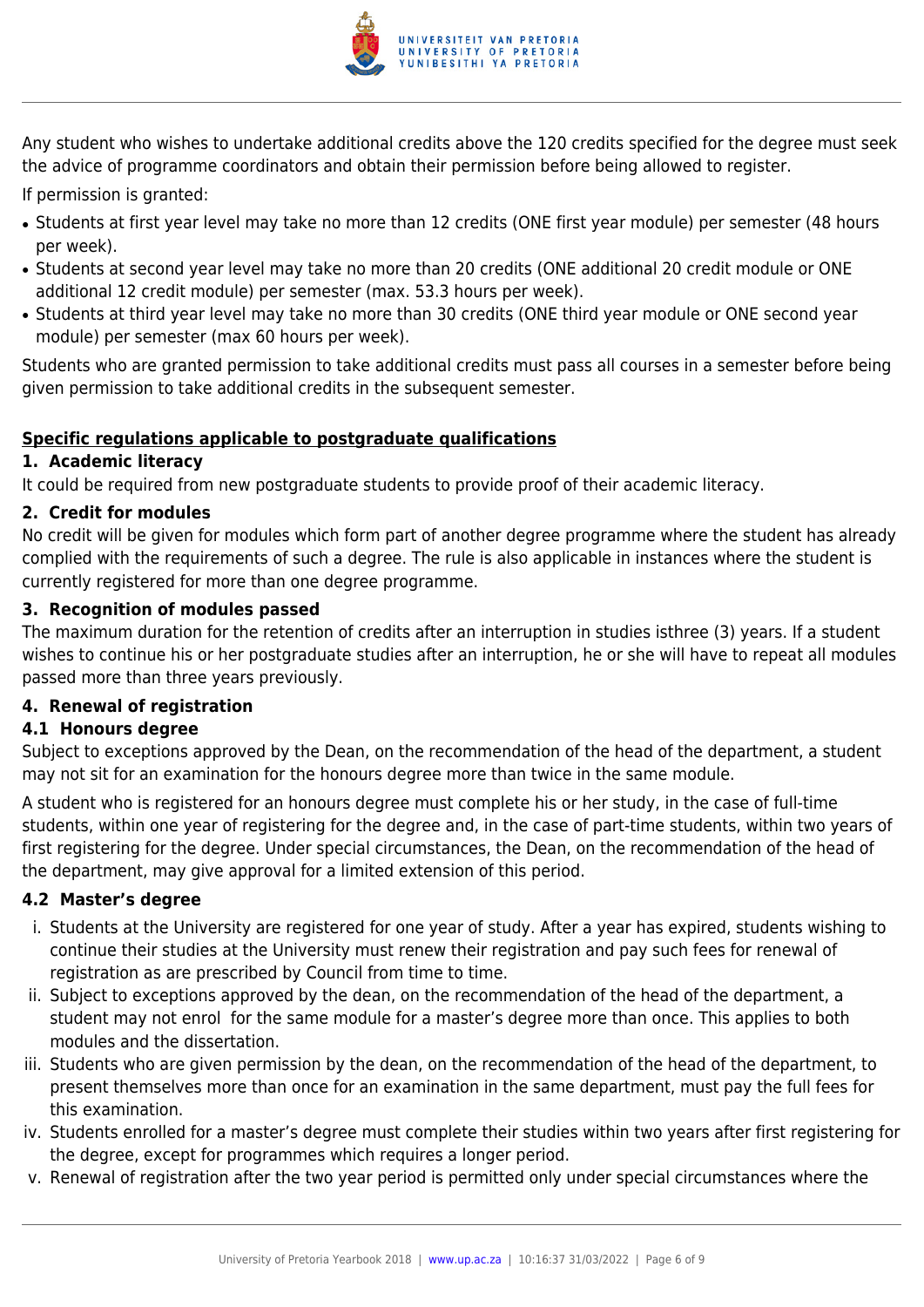

head of the department may give approval for a limited fixed extension of this period in terms of the set procedures.

# **4.3 Doctorate**

- i. Students at the University are registered for one year of study, or for a shorter period determined in general or in specific cases by Council. After a year or period of study has expired, students wishing to continue their studies at the University must renew their registration and pay such fees for renewal of registration as are prescribed by Council from time to time.
- ii. Subject to other faculty regulations, a student for a doctorate must complete his or her studies within three years after first registering for the degree. Under special circumstances, the dean, on the recommendation of the head of department or the Postgraduate Committee, may give approval for a limited fixed extension of this period.

#### **5. Minimum study periods and requirements for degrees**

#### **5.1 Honours degree**

- i. An honours degree is only conferred on a student, if the student has complied with the following minimum periods of study:
- a. One academic year after the qualification has been obtained by virtue of which admission to the study has been granted:
- b. Where an honours degree is followed concurrently with a bachelor's degree, one academic year in addition to the minimum period prescribed for the bachelor's degree in question – with the proviso that in cases of exceptional merit, the University may, in agreement with the Joint Statute, shorten the minimum period of attendance.
- ii. In addition to the stipulations of G.22.1, an honours degree is only conferred on a student if the student has complied with all the requirements laid down in these faculty regulations.

# **5.2 Master's degree**

The master's degree is conferred on a student only if at least one year has expired after the qualifications by virtue of which admission to master's study has been obtained – with the proviso that the student is registered for at least 12 months for a master's degree at this University, although the Dean may approve a shorter period. A master's degree is conferred on a student only if he or she complies with all the requirements laid down in these faculty regulations.

#### **5.3 Master's degree by coursework and mini-dissertation**

- i. A coursework master's degree is conferred on a student by virtue of examinations (per module) and a minidissertation or other research relevant output.
- ii. Decisions on the size (number of credits) of the research component of a master's degree by coursework are made keeping in mind that the University is an internationally recognised, research intensive South African institution of higher education.
- iii. Mini-dissertations or other relevant forms of research are prepared and examined according to the instructions that are laid down in the faculty regulations.

# **5.4 Doctorate**

The doctorate is conferred on a student only if one of the following periods has expired:

- i. At least four years after complying with all the requirements for a three-year bachelor's degree.
- ii. At least three years after complying with all the requirements for a four-year bachelor's degree.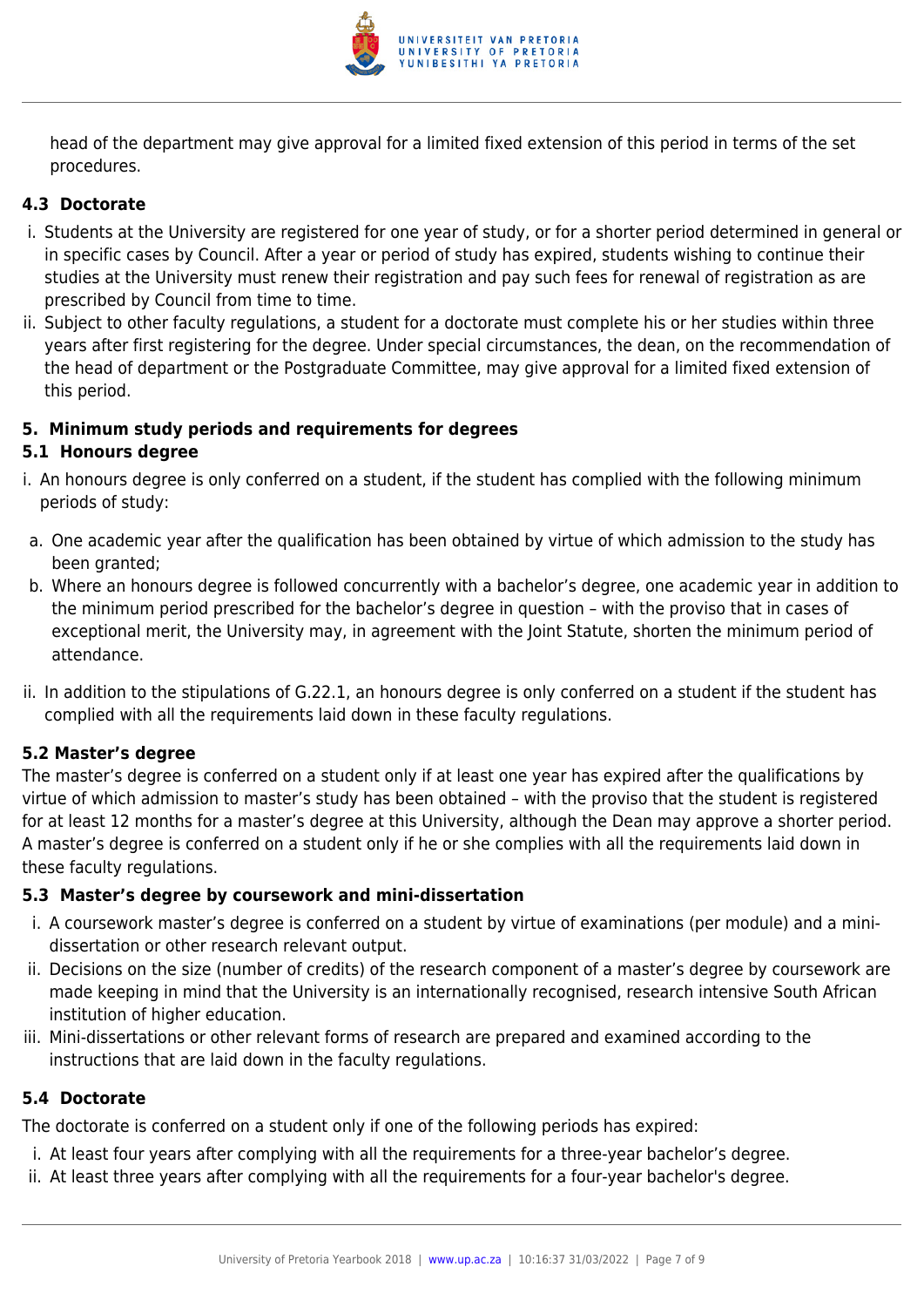

- iii. At least two years after complying with all the requirements for a bachelor's degree of five years or more.
- iv. At least two years after complying with all the requirements for a master's degree.
- v. With the exception of a shorter period that may be approved by the Dean, at least 12 months since registration for the doctorate at this University have expired.

In addition to the stipulations of the applicable G. Regulation a doctorate is conferred on a student only if he or she has complied with all the requirements laid down in faculty regulations.

# **6. Procedures with regard to registration for master's and doctoral degree programmes (by research)**

No interruption may occur in a postgraduate student's registration for a research-orientated postgraduate study programme. Should a student interrupt his/her studies, such a student will upon re-registration be liable for the full fees applicable to the degree programme.

Postgraduate students, who fail to renew their registration annually, are regarded as having had an interruption in their studies.

# **6.1 Students for the master's degree (by research only) must:**

Submit an approved research proposal before registration of a specific degree programme. The research proposal for the dissertation must be approved by the departmental research committee, after which it must be submitted to the Research Ethics Committee of the Faculty of Humanities for final approval before the research can be proceeded with.

#### **6.2 Students for the PhD degrees must:**

- i. submit an approved research proposal before registration of a specific degree programme. The research proposal for the thesis must be approved by the departmental research committee, after which it must be submitted to the Research Ethics Committee of the Faculty of Humanities for final approval before the research can be proceeded with;
- ii. submit a thesis on the approved topic for examination;
- iii. pass an oral doctoral examination before the degree can be conferred. The doctoral examination, which can also be in the format of a defence of thesis or seminar, is done before a panel of examiners appointed by the Dean, in collaboration with the head of department, supervisor and research coordinator.

**6.3** Students enrolling for a coursework master's degree programme must, in the case of ethical implications, submit a research proposal for a mini-dissertation beforehand to the Research Ethics Committee of the Faculty of Humanities for approval before the research can be proceeded with. Also see the applicable General Regulations.

#### **7. Assessment**

The regulations given below apply to the assessment of postgraduate modules for honours and master's degree programmes with coursework offered by departments in the Faculty of Humanities. Departments may, in exceptional cases and in consultation with the Dean, make alternative arrangements with regard to specific modules.

**At the beginning of a module,** students must be informed in the study guide about the arrangements regarding assessment in that particular module.

#### **7.1 Examinations**

- i. A minimum progress mark of 40% is required for admission to the examination.
- ii. In the calculation of the final mark for the module in which an examination is written, the progress mark will carry a weight of a minimum of 50% and the examination a weight of a minimum of 50%. The progress mark is calculated on the basis of two assessments done during the period that the module is presented.
- iii. In order to pass a module, a final mark of at least 50% and a minimum examination mark of 40% must be